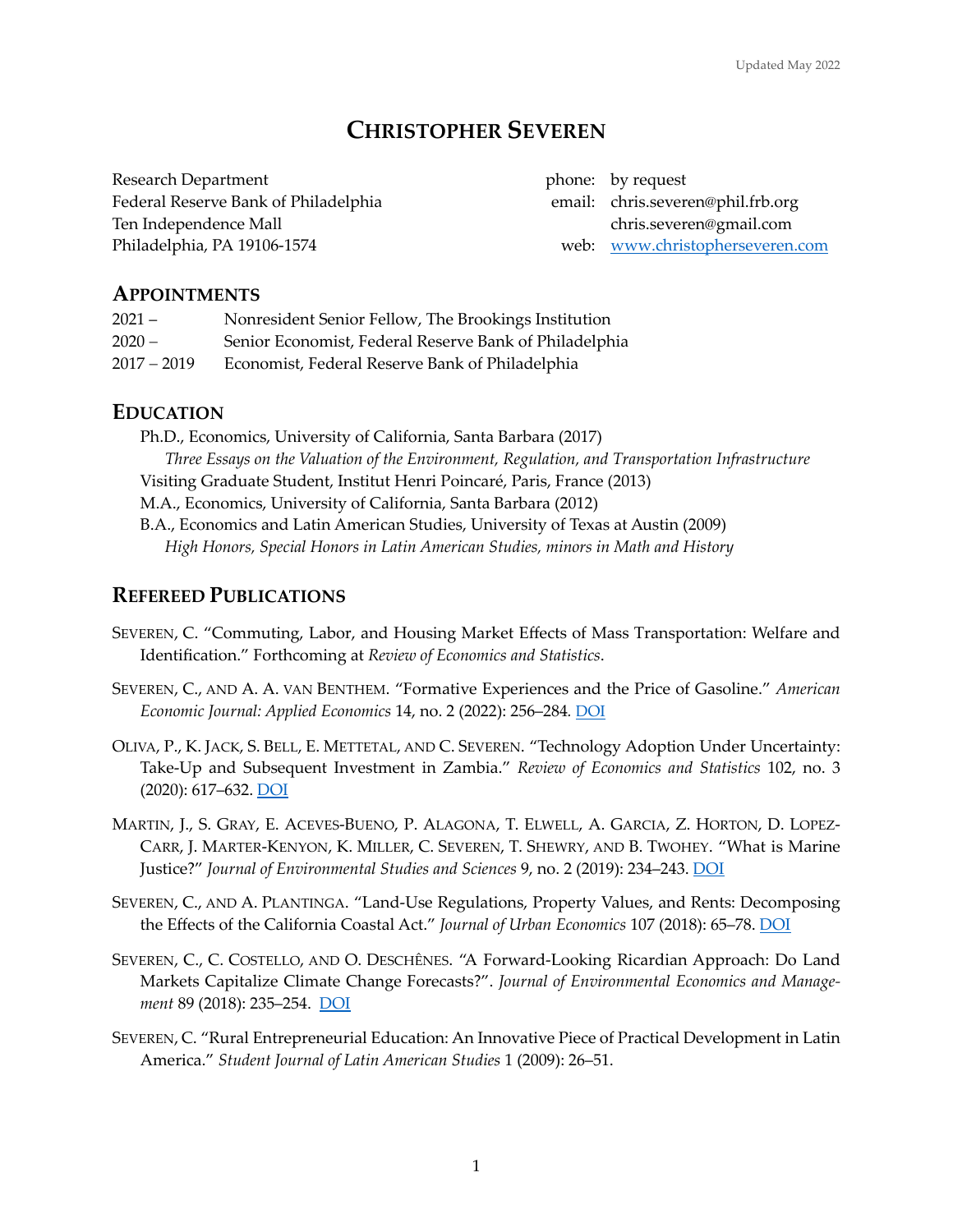### **WORKING PAPERS** (see website for WORKS IN PROGRESS)

- BERKES, E., O. DESCHÊNES, R. GAETANI, J. LIN, AND C. SEVEREN. "Lockdowns and Innovation: Evidence from the 1918 Flu Pandemic." NBER Working Paper 28152 (2020). Revision resubmitted at *Review of Economics and Statistics*.
- BUNTEN, D. B., E. X. FU, L. ROLHEISER, AND C. SEVEREN. "The Problem Has Existed over Endless Years: Racialized Difference in Commuting, 1980-2019." FRB Philadelphia Working Paper 22-13 (2022). Revision requested at *Journal of Urban Economics.*
- BOSTWICK, V., AND C. SEVEREN. "Driving, Dropouts, and Drive-throughs: Mobility Restrictions and Teen Human Capital."

# **BOOKS, CHAPTERS, AND ESSAYS**

SEVEREN, C. "A Ticket to Ride: Estimating the Costs and Benefits of Rail Transit." *Economic Insights* 5, no. 2 (2020): 1–9.

# **PROFESSIONAL SERVICE**

### **Seminar and Conference Organization**

Virtual Co-Organizer, 2020 Virtual Meeting of the Urban Economics Association Founding Co-Organizer, Online Spatial and Urban Seminar (Summer 2020) Organizer, Online Urban Economics Seminar (Spring 2020)

### **Refereeing**

American Economic Journal: Applied Economics, Econometrica, Economics Letters, Journal of the Associa*tion of Environmental and Resource Economists, Journal of Economic Geography, Journal of Environmental Economics and Management, Journal of the European Economic Association, Journal of Housing Economics, Journal of Labor Economics, Journal of Public Economics, Journal of Urban Economics, Land Economics, Land Use Policy, Regional Science and Urban Economics, Research Policy, Resource and Energy Economics, Review of Economic Studies, Review of Economics and Statistics, Southern Economic Journal, Urban Studies*

#### **Program Committees**

Urban Economics Association (2020-2022) AERE and AERE@SEA Conferences (2018-2022) AREUEA (2019-2021) AREUEA/ASSA Meetings (2019) Occasional Workshop in Environmental and Resource Economics (2017)

#### **Professional Memberships**

American Economic Association, American Real Estate and Urban Economics Association, Association of Environmental and Resource Economists, Econometric Society, Urban Economics Association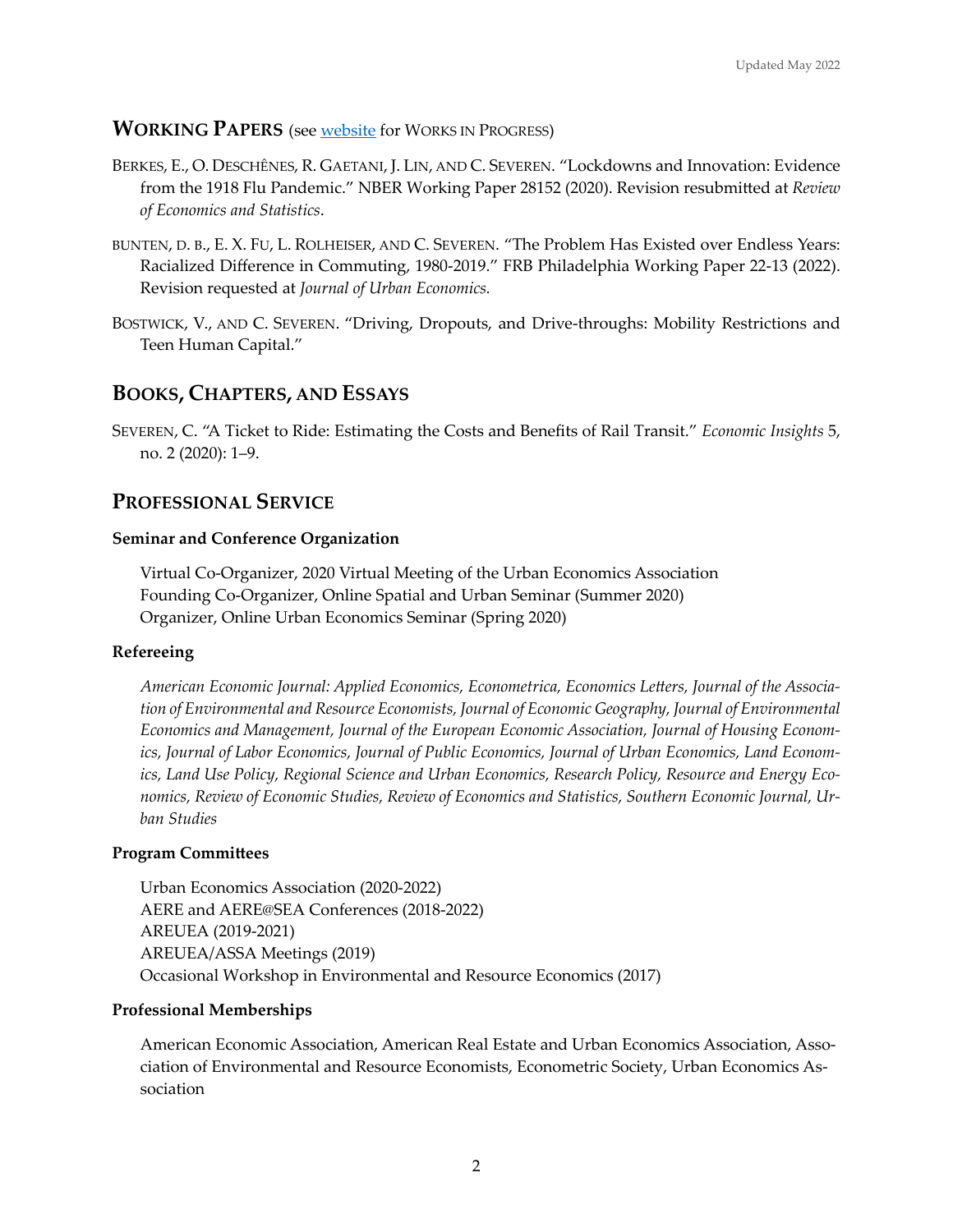### **Panels and Outreach**

Guest Panelist – Online Spatial and Urban Seminar, March 2021 Guest Co-Host – *Densely Speaking* (podcast), January 2021

### **Other Service**

FRB Philadelphia RA Mentor CSWEP Liaison

# **PRESENTATIONS AND DISCUSSIONS**

### **Invited Seminars and Conference Presentations** (\* - *virtual*)

- 2022 University of Toronto\*
- 2021 ASSA\*, FRS System Regional Conference\*, UEA\*
- 2020 FRS Applied Micro Conference\*, NBER SI EEE Egg Timer\*, Tobin Center (Yale)\*, TREE (Duke/NCSU)\*, UCSB Alumni Conference\*
- 2019 AERE Summer Conference (Tahoe), ASSA/Econometric Society (Atlanta), FRB Dallas, FRS Energy Conference (Denver), Michigan State University, Migration and Mobility Workshop (Banca d'Italia), NBER Economics of Infrastructure, SEA (Fort Lauderdale), University of New Hampshire, UEA (Philadelphia), University of Pennsylvania (Wharton EEF)
- 2018 AREUEA National Conference (Washington DC), FRS Applied Micro Conference (Washington DC), Pennsylvania State University (Smeal), SMU Conference on Urban and Regional Economic (Singapore), UEA (NYC), World Congress of Environmental and Resource Economists (Göteborg)
- 2017 European UEA (Copenhagen), FRB Philadelphia, FRS System Regional Conference (NYC), Fordham University, New York University (Furman Center), NARSC (Vancouver), Tilburg University (EOR), UEA (Vancouver), University of Massachusetts Amherst (DRE), University of Ottawa, WEAI (San Diego)
- 2016 NARSC (Minneapolis), WUSTL Economics Graduate Student Conference, WEAI (Portland)
- 2015 AERE Summer Conference (San Diego), NBER SI EEE Egg Timer
- 2014 ASSA (Philadelphia), Southern California Conference for Applied Microeconomics

### **Conference Discussions**

- 2021 UEA\*
- 2019 ASSA/AREUEA (Atlanta), Southern Economic Association (Fort Lauderdale), UEA (Philadelphia)
- 2018 FRS Committee on Regional Analysis (Boston), UEA (NYC)
- 2017 UEA (Vancouver), Western Economics Association International, NARSC (Vancouver)
- 2016 Western Economics Association International, NARSC (Minneapolis)
- 2015 Occasional Workshop in Environmental and Resource Economics (UCSB)
- 2013 Workshop on Environmental Economics and Development (UCSB)

# **TEACHING**

### **Instructor**